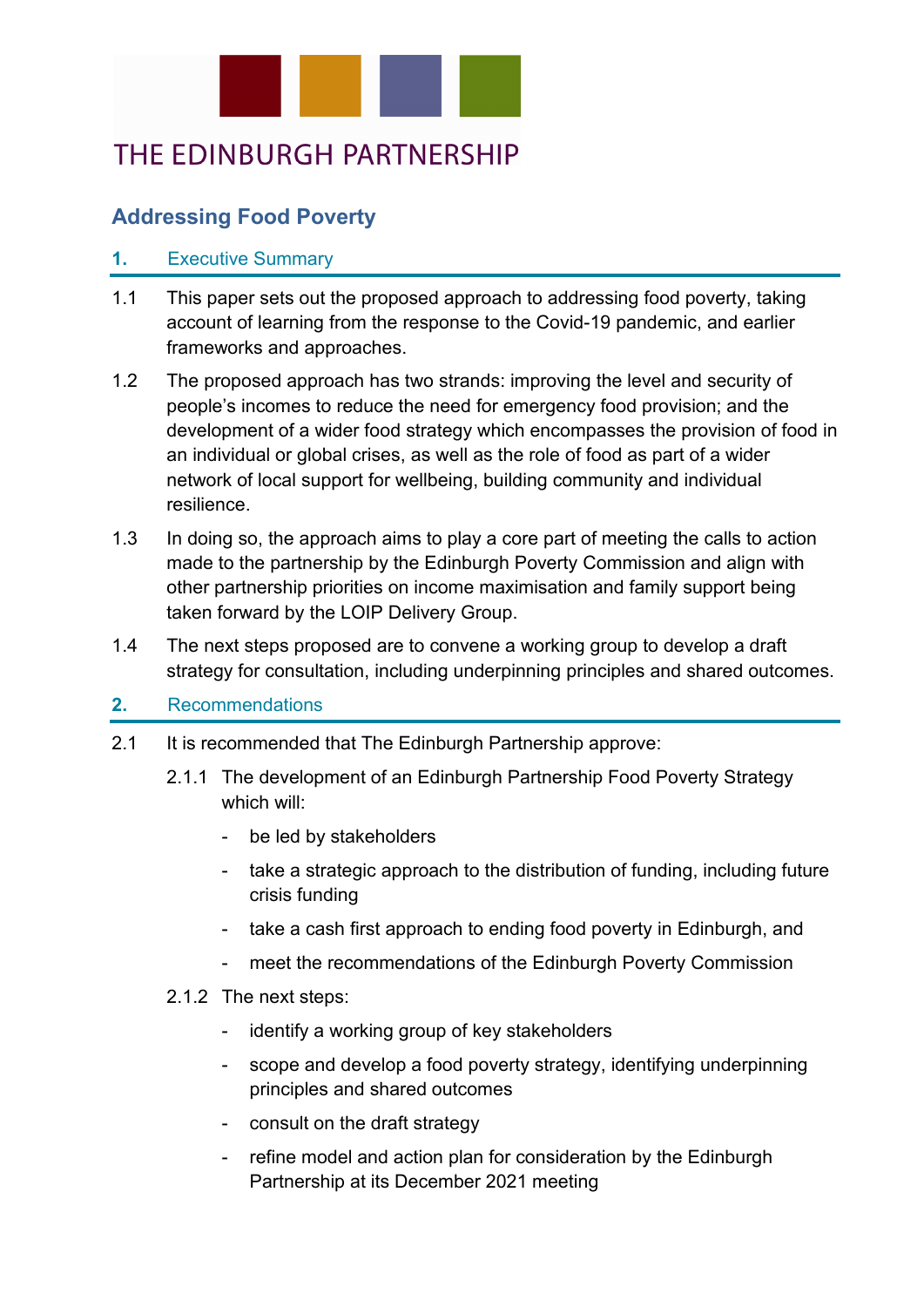# **3.** Main Report

- 3.1 This paper sets out the proposed approach to addressing food insecurity, taking account of the learning from Edinburgh's response to the Covid-19 pandemic and the findings and recommendations of the Edinburgh Poverty Commission, as well as from earlier frameworks and approaches taken within the city.
- 3.2 The need for action is recognised in the End Poverty Edinburgh Delivery Plan, which makes the commitment to *develop and continue partnership working with EVOC and 3rd Sector to ensure a co-ordinated approach to contact and delivery of support activities and to assess long term service delivery options to address food insecurity*.
- 3.3 The Edinburgh Partnership considered a paper (4c) at its December 2020, describing the Council's crisis response to financial and food insecurity: a cashfirst approach, in line with Scottish Government guidance and Poverty Commission recommendations, and food delivered through a contract with EVOC. It noted that work is also being planned to engage with partner organisations on future service provision, including tackling food insecurity, and this work is described below.

## **Context**

- 3.4 Food insecurity ranges from worrying about running out of food, to actually running out of food and experiencing hunger because of a lack of money or other resources and other fixed costs such as high rents. Factors such as education, experience, confidence and family circumstances contribute, but poverty is the main cause of food insecurity. Low pay, insecure work, and inadequate and unreliable social security provision mean that people can often be unable to put food on the table.
- 3.5 Food insecurity was evident before the Covid-19 pandemic. The Scottish Health Survey (2018/2019) found that nearly one in three single parents reported that they had been worried they would run out of food in the previous 12 months and 12% of all single parents said they had run out of food due to a lack of money or other resources. Covid-19 has highlighted and multiplied an existing problem.
- 3.6 The Integrated Framework to Tackle Health Inequality (2013-14)[1](#page-1-0) promoted the development of food and health networks for practitioners working in areas of deprivation and with vulnerable groups. Around this time, there were 20 food banks in the city.
- 3.7 The Scottish Government takes a human rights approach to tackling food insecurity, founded on principles of dignity and respect, as part of the overall strategy to tackle inequalities and build a fairer, more equal Scotland. Its strategic approach is threefold – increasing incomes, providing a dignified, cash-first

<span id="page-1-0"></span><sup>&</sup>lt;sup>1</sup> produced by the Health Inequalities Standing Group of the Edinburgh Community Health Partnership

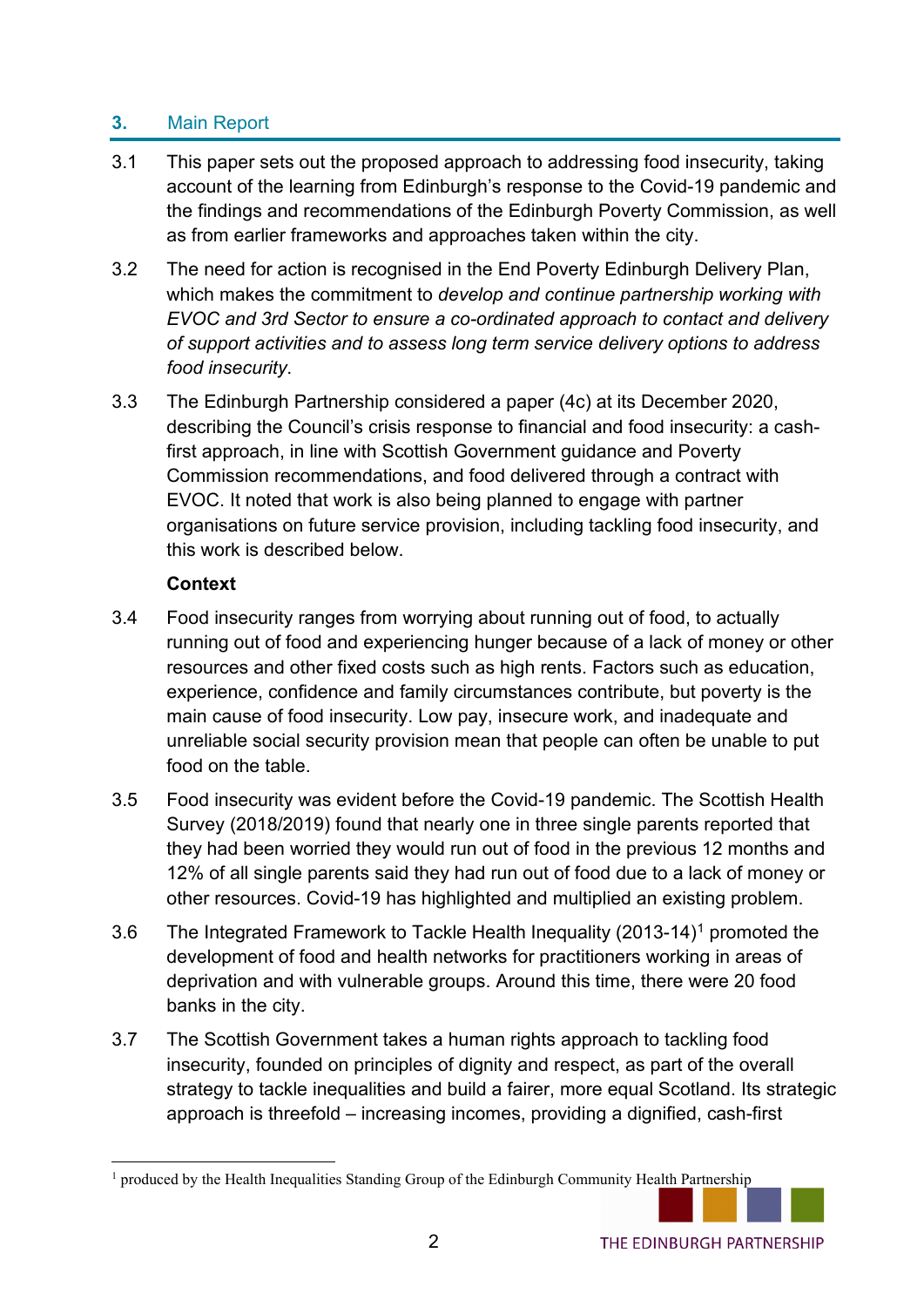response to people in crisis and co-ordinating action on food policy, as set out in [Good Food Nation](https://www.gov.scot/policies/food-and-drink/good-food-nation/) (2018).

- 3.8 [Edible Edinburgh](https://www.edible-edinburgh.org/) is the city's food partnership. Members of the partnership include [Nourish Scotland](http://www.nourishscotland.org/)[,](https://edinburghfoodsocial.org/) [Edinburgh Food Social,](https://edinburghfoodsocial.org/) [Edinburgh Community Food](https://www.edinburghcommunityfood.org.uk/) as well as [The City of Edinburgh Council,](https://www.edinburgh.gov.uk/) [University of Edinburgh](https://www.ed.ac.uk/) and [Edinburgh](http://www.edinburghcollege.ac.uk/)  [College.](http://www.edinburghcollege.ac.uk/) The partnership's vision encompasses food poverty as well as economy, environment, health and fair trade, and their [Sustainable Food City Plan](https://edible-edinburgh.org/wp-content/uploads/2015/06/EdibleEdinSusFoodCity-Plan-140429-FINAL.pdf) includes raising awareness of food poverty and its causes and pressing for change at UK, Scottish and local level.
- 3.9 The approach to addressing food poverty proposed in this paper will be done in alignment with the work of Edible Edinburgh and its working groups.

## **Scope**

3.10 Food provision spans a wide range of policy areas, including economy, welfare, wellbeing, community development, transport, supply, cultivation and sustainability. The focus proposed for this response to food insecurity is on people being able to afford and have ready access to food, and food as part of a wider package of supports available to people in community settings. It sits alongside the Council's Food Growing Strategy, which is under development.

## **Current position**

- 3.11 Partners support income maximisation and provides financial advice and support in a variety of ways:
	- The Advice Shop, which in 2020, made financial gains for citizens of £8.8M, an average of over £2,300 per household, through DWP, HMRC and local authority payments;
	- The Council's Transactions Team, which administers a range of financial supports to people – free school meals and the related Winter Support Fund (supporting 7,420 children during the Christmas holiday), clothing grants (to 7,834 pupils during 2020), the Council Tax Reduction Scheme (around 36,500 recipients), the Scottish Welfare Fund (with spend of around £3M between April and December 2020) and Discretionary Housing Payments (almost £4.5M paid in 2020-21 up to 31 December);
	- The jointly funded Maximise! Programme<sup>[2](#page-2-0)</sup> which provides a holistic service to pupils' families to including providing advice to maximise income, reduce debt, resolve housing issues and gain employment.

<span id="page-2-0"></span><sup>&</sup>lt;sup>2</sup> The City of Edinburgh Council, the Edinburgh Health & Social Care Partnership and the Capital City Partnership

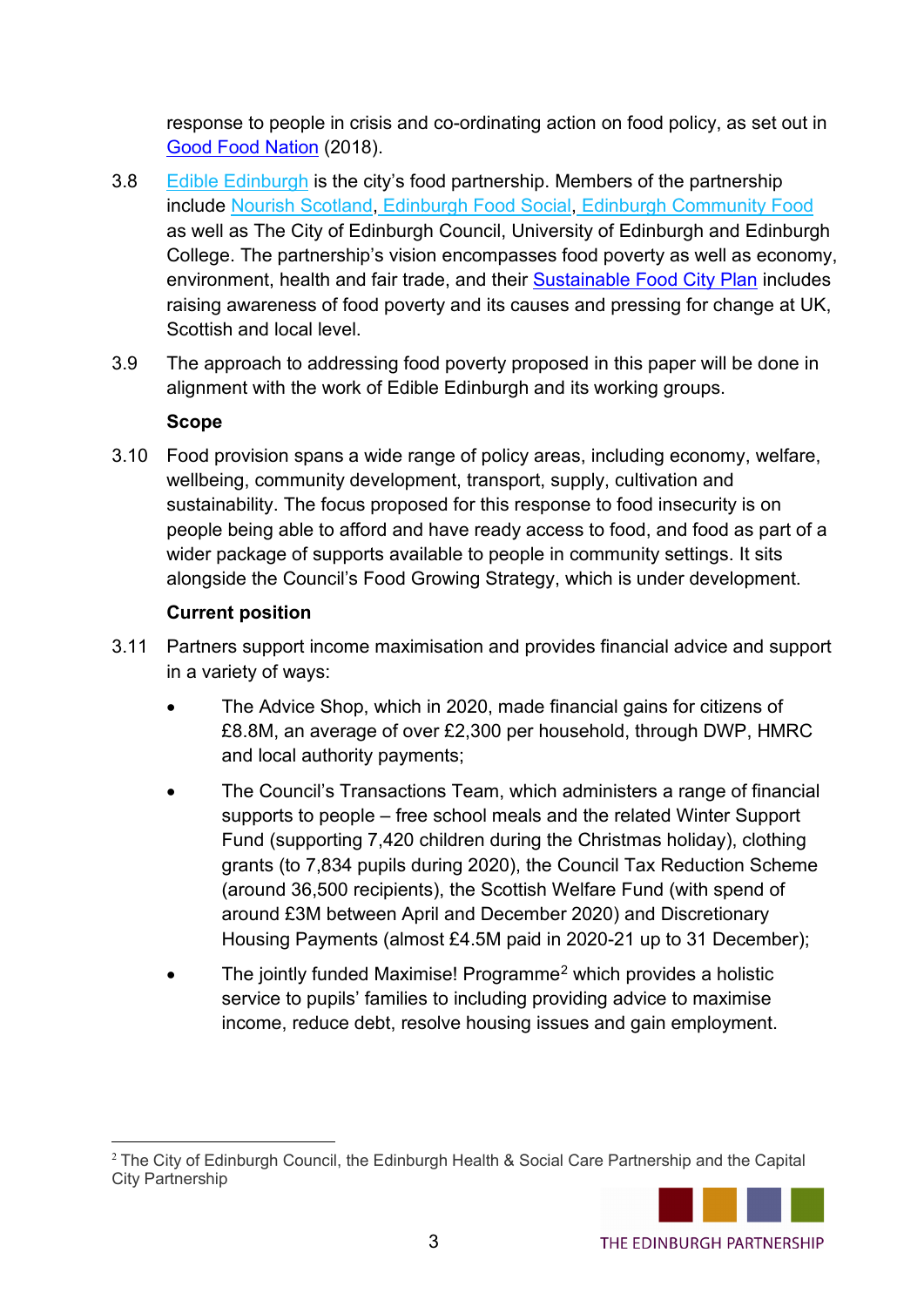- Programmes such as 1 in 5, reducing the cost of the school day, and Discover, providing meals, fun learning and access to advice and support to around 200 families during school holidays, with demand growing.
- 3.12 Desk-top mapping and discussion with stakeholders showed that there are around 130 organisations and projects with some level of food provision across the city.
- 3.13 Assessing levels of need and gaps in coverage is not straightforward, because communities within Edinburgh vary in whether they engage with supports and initiatives in their immediate area, and where there is little take up, projects tend to cease.
- 3.14 There is a range of models of food-related organisations across the city, with examples described below. The ethos, principles and approaches to provision varies, with some being free to all, independent of circumstances, and some criteria based.
- 3.15 Edinburgh Community Food receive funding from the Edinburgh Health and Social Care Partnership, and operate city-wide providing cooking skills, support for entry to the hospitality industry (employability approach); nutrition; healthy eating on a budget; supporting community health projects and the nine food cooperatives in the city.
- 3.16 The Cyrenians work with hard-to-reach and vulnerable groups, including homeless people, helping people to shop healthily on a budget and cook; social cooking and eating; community cook clubs; learning or relearning skills.
- 3.17 Community health projects, funded by the Edinburgh Health and Social Care Partnership are mostly food-related (cooking on a budget, nutrition, hygiene, food skills) and include Restalrig Community Café, Westerhailes health agency and Bridgend Farm House.
- 3.18 Food Banks: there are two broad models those which only provide food and Food Banks Plus which provide support with the underlying problems e.g. income maximisation, welfare advice, employability, morbidity; and community meals. The Council co-ordinates the Food Bank network with representation from a number of the food banks in the city.

#### **Learning from Covid and earlier approaches**

- 3.19 The response to Covid-19 provided the opportunity for flexible, rapid responses from new and existing providers, and highlighted a range of challenges and opportunities, and valuable learning for the development of a long-term strategy.
- 3.20 Key lessons included:
	- Food networks have a valuable role to play through co-ordination, expert knowledge and an understanding of the communities they serve

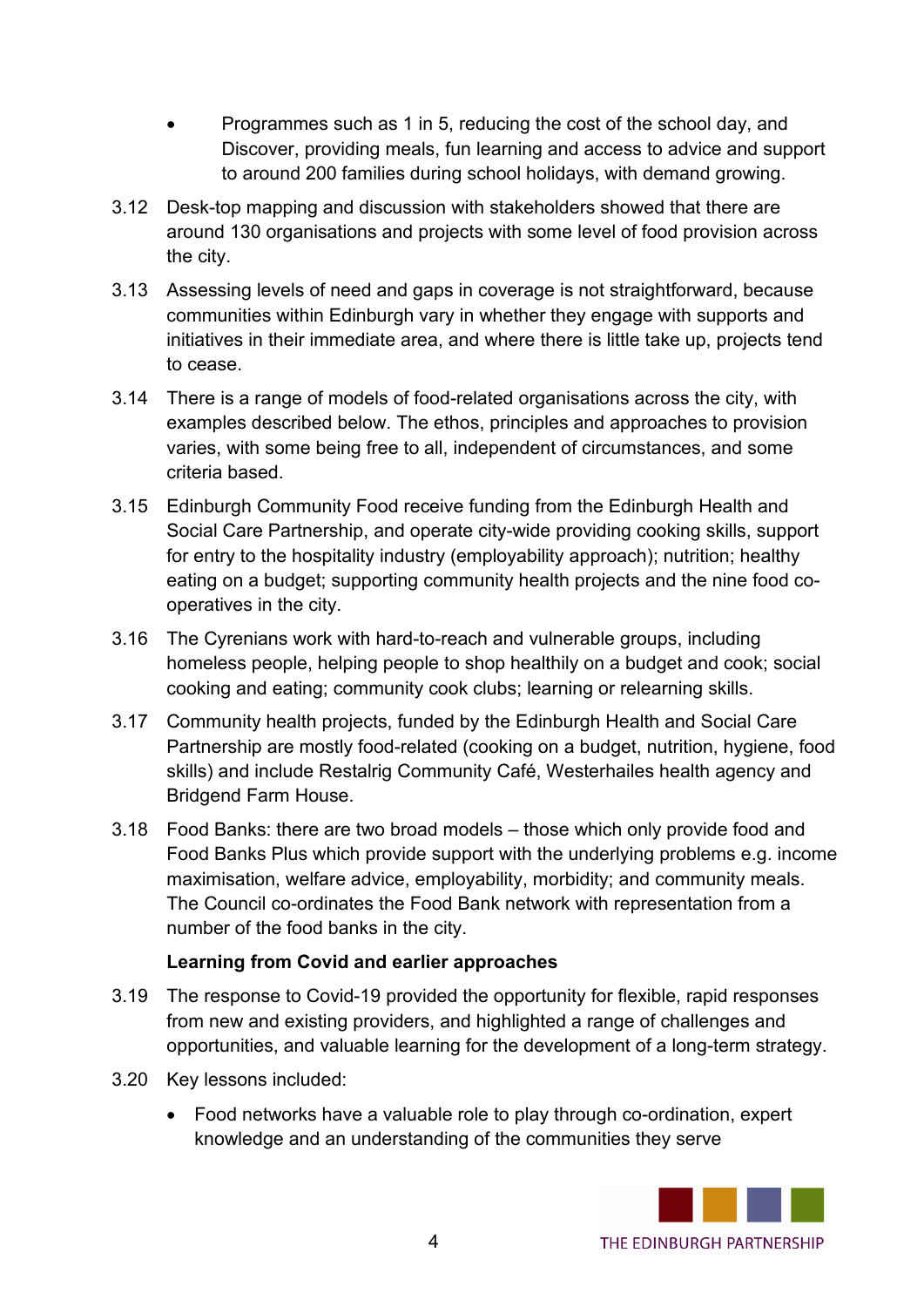- The need for clarity of roles and responsibilities; governance and operational processes e.g. referral routes, eligibility for funding and funding routes – this clarity is essential to building trust and effective partnership working which support co-ordination and the effective use of resources
- The challenges of balancing flexibility with accountability; this includes the need for an approach to monitoring and data collection which recognises the stigma which people may feel, and helps to understand the scale and types of need, which in turn, shapes future provision
- The need for a framework of good practice principles, spanning the approach to working with people in a dignified and empowering way to food hygiene and manual handling
- The importance of engaging with communities, taking account of what "local" provision means to them, as administrative boundaries of localities can mean little; find out what they need/want; understand the needs of the range of groups including older people and people from BAME groups.

#### **The way ahead**

- 3.21 The proposed approach has two strands.
- 3.22 Firstly, building income security, recognised by the Edinburgh Poverty Commission as being key to replacing the need for food provision.
- 3.23 Secondly, the development of a food strategy which will encompass emergency provision for communities and individuals and the wider approach to food as part of an integrated approach to health and wellbeing which helps to build individual and community resilience.
- 3.24 The proposal is to work with partners and key stakeholders to agree a framework which will guide future provision and funding, and end the need for foodbanks, which is:
	- cash first
	- based on dignity principles, and an agreed approach to access criteria
	- clear roles and responsibilities of all parties, with clear referral routes
	- building individual and community resilience;
	- value for money
	- informed by the participation of the End Poverty Edinburgh citizen group

#### **Next steps**

- 3.25 Identify a working group of key stakeholders
- 3.26 Scope and develop a food poverty strategy, identifying underpinning principles and shared outcomes

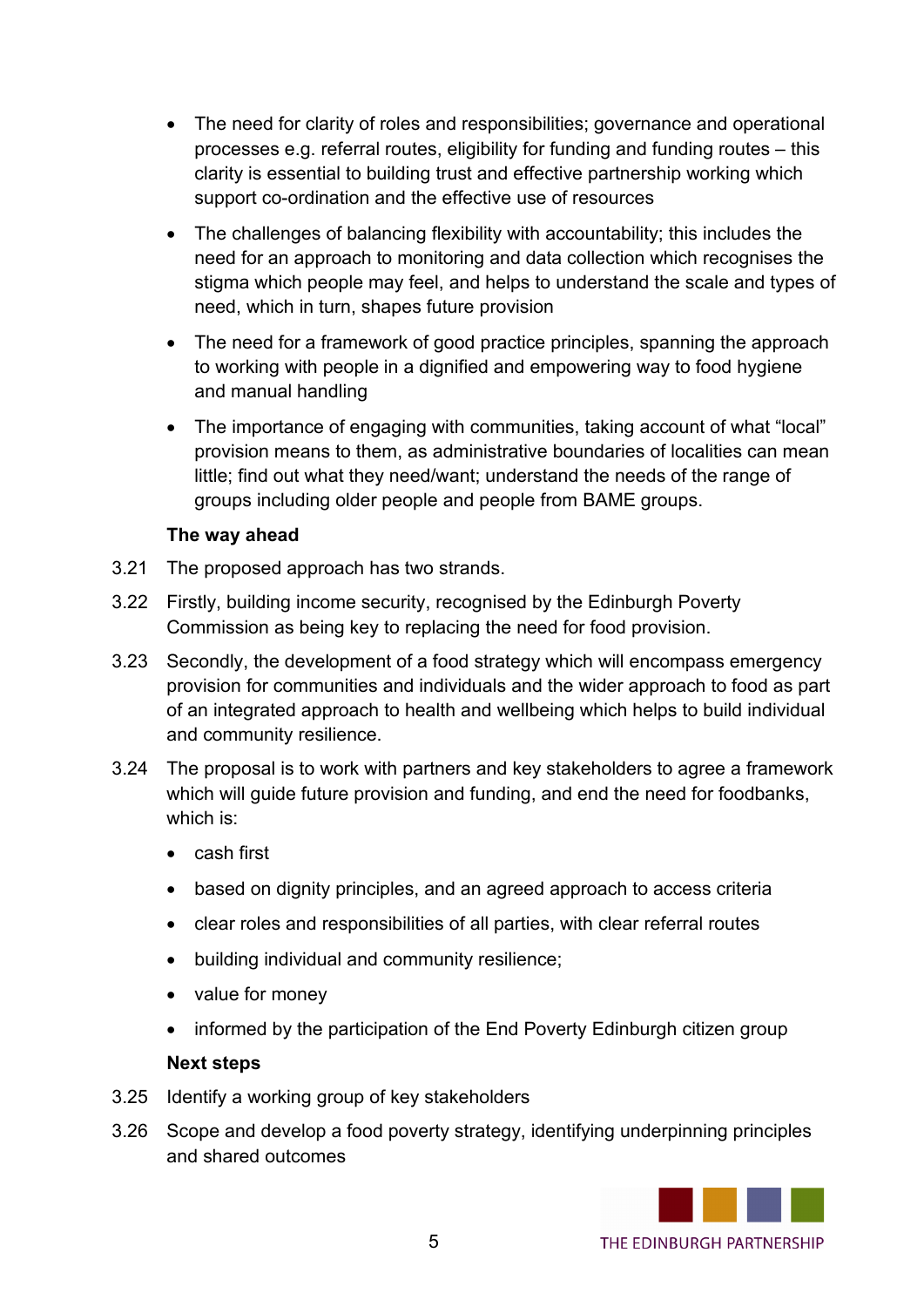- 3.27 Consult on the draft strategy
- 3.28 Refine model and action plan for consideration by the Edinburgh Partnership at its December 2021 meeting

#### **4.** Contacts

Eleanor Cunningham, Lead Officer, Policy Unit, Strategy and Communications [Eleanor.cunningham@edinburgh.gov.uk](mailto:Eleanor.cunningham@edinburgh.gov.uk)

Appendix 1– List of current providers of food support

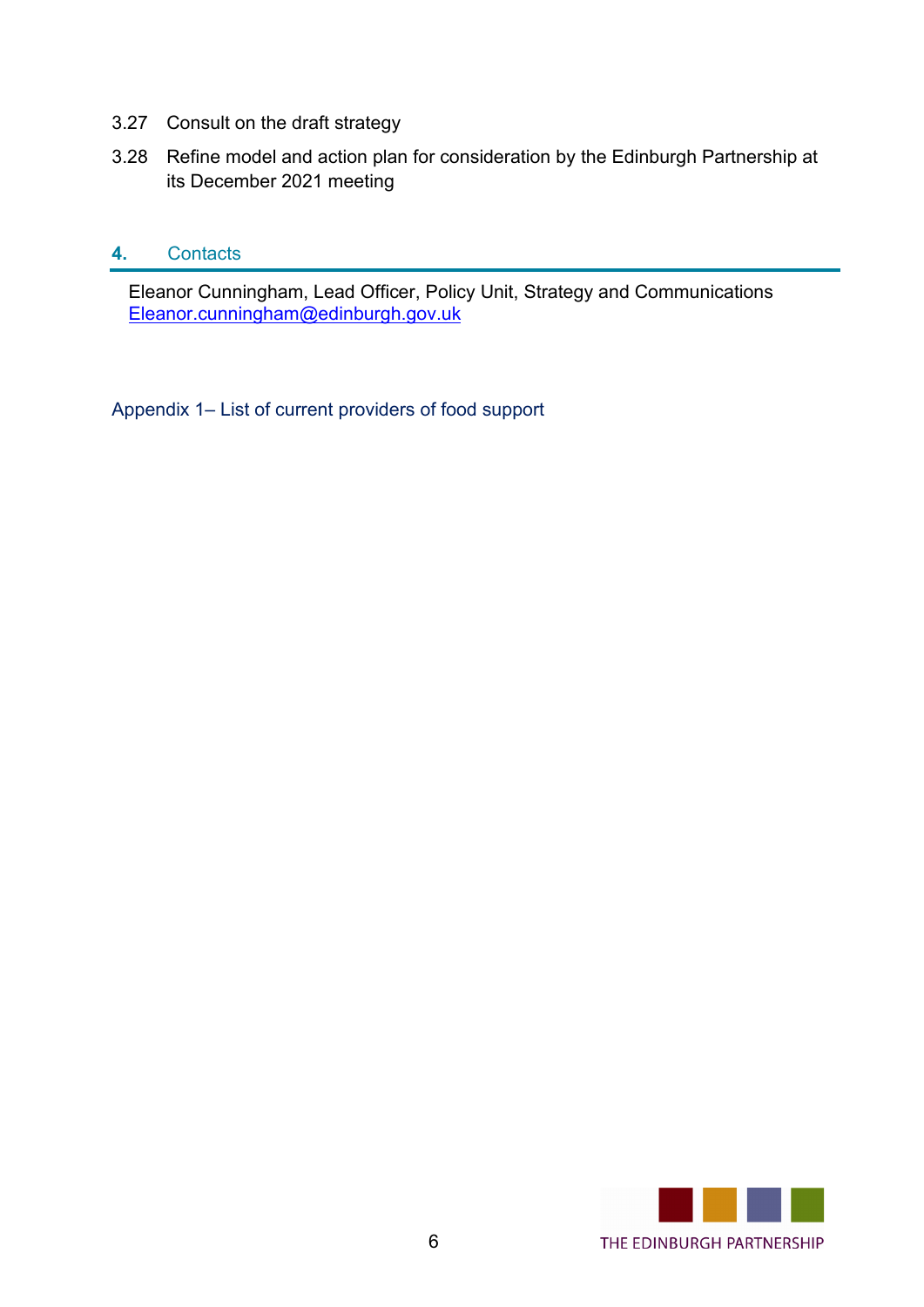## APPENDIX

| <b>Name</b>                               | Post code                   | <b>Supported By</b>                    |
|-------------------------------------------|-----------------------------|----------------------------------------|
| <b>About Youth</b>                        | <b>EH11 4JH</b>             |                                        |
| <b>Assembly Festival</b>                  | EH8 9JU                     |                                        |
| <b>B</b> healthy Together                 | <b>EH11 3RH</b>             |                                        |
| <b>Baking Club</b>                        | EH4 4EL                     | Living Well NE                         |
| Basics Bank (Foodbank) Granton Baptist    |                             |                                        |
| Beginners cooking group                   | EH4 2SA                     |                                        |
| <b>Blythswood Care</b>                    | <b>EH17 8AS</b>             | <b>Trussell Trust</b>                  |
| <b>Breakfast Club P5-S1</b>               | EH5 2HF                     | Spartans CFA                           |
| Bridge 8 Hub Paddle Café                  | <b>EH11 4NE</b>             | GoBeyond                               |
| <b>Brigdgend Farmhouse</b>                | <b>EH16 4TE</b>             |                                        |
| <b>Brookie Club</b>                       | EH4 4PD                     | <b>Pilton Equalities Project</b>       |
| <b>Broughton</b>                          | EH3 6NE                     | <b>Trussell Trust</b>                  |
| <b>Brunstane Nursery Community Pantry</b> | <b>EH15 3BE</b>             | <b>Cyrenians Community Grocer</b>      |
| Bruntisfield Evangelical Church           | <b>EH10 4JU</b>             |                                        |
| <b>Bump to Buggy</b>                      | EH4 4PX                     |                                        |
| <b>Calders Community Flat</b>             | <b>EH11 4JH</b>             | GoBeyond                               |
| <b>Calton Welfare Services</b>            | EH6 8RD                     |                                        |
| <b>Caring in Craigmillar</b>              | <b>EH16 4NX</b>             |                                        |
| <b>Carrubbers Christian Centre</b>        | EH1 1SR                     | <b>City Mission Soul Food</b>          |
| Central Hall                              | EH3 9BP                     | <b>City Mission Soul Food</b>          |
| Children's gardening and cooking group    | EH4 4RW                     |                                        |
| Chummy Club                               | EH5 1NX                     | <b>Pilton Equalities Project</b>       |
| City of Edinburgh Methodist Church        | EH8 9BX                     | <b>City Mission Soul Food</b>          |
| Clermiston                                | <b>EH4 7BS</b>              | <b>Trussell Trust</b>                  |
| Coffee and Chat at the Salvation Army     | EH5 1BZ                     | <b>Salvation Army</b>                  |
| Community Cafe at Muirhouse Millenium     | EH4 4RW                     |                                        |
| Centre                                    |                             |                                        |
| Community Cafe at North Edinburgh Arts    | EH4 4TZ                     |                                        |
| Community Lunch                           | EH5 2NW                     | <b>Granton Baptist Church</b>          |
| Community Lunch Club at Granton           | EH5 2LU                     | <b>Granton United Church</b>           |
| <b>United Church</b>                      |                             |                                        |
| Community One Stop Shop                   | <b>EH11 3UU</b><br>$\gamma$ | GoBeyond                               |
| <b>Community Renewal</b>                  |                             |                                        |
| Cooking sessions                          | EH5 2PW                     | Pilton Community Health<br>Partnership |
| Cornerstone                               | EH14 2SL                    |                                        |
| Corstorphine Community Church             | <b>EH12 7SQ</b>             |                                        |
| Craigentinny - Wilson Memorial Church     | EH7 6RY                     |                                        |
| Craigmillar                               | EH164AJ                     | <b>Trussell Trust</b>                  |
| Crops in Pots                             | EH6 7EY                     |                                        |
| Cupcake club                              | EH4 4BH                     | Pilton Y&C Project                     |
| Cyrenians                                 |                             |                                        |

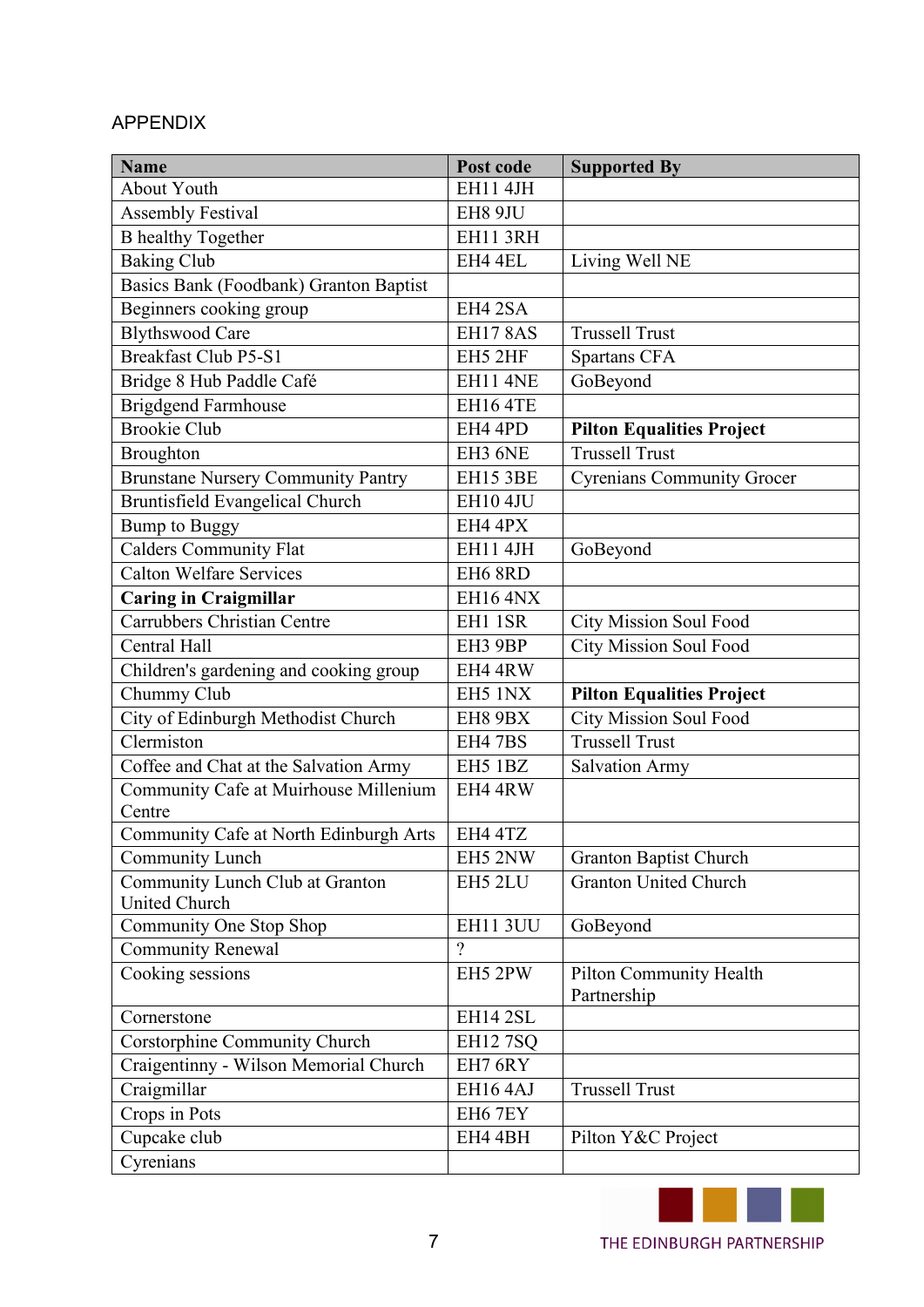| <b>Name</b>                              | Post code            | <b>Supported By</b>                  |
|------------------------------------------|----------------------|--------------------------------------|
| Cyrenians Fareshare depot                | EH6 5HG              | Fareshare                            |
| <b>Cyrenians Pantry</b>                  | EH5 1HS              | Cyrenians                            |
| Dad's community group                    | EH4 4BH              | Pilton Y&C Project                   |
| Drylaw cooking group                     | EH4 2SA              | Drylaw Neighbourhood Centre          |
| Drylaw Parish Church                     | EH4 2SA              | Drylaw Parish Church                 |
| Dunedin Club                             | EH5 1QA              | Dunedin Canmore Housing Assoc        |
| E café (during school term times)        | EH5 2NW              | <b>Granton Baptist Church</b>        |
| Edinburgh & Lothians Greenspace Trust    | <b>EH10 7DS</b>      | Healthy Lifestyles in South          |
|                                          |                      | Edinburgh                            |
| Edinburgh City Mission Food Bank+        | <b>EH11 1DS</b>      |                                      |
| Edinburgh Community Food                 | EH6 5ND              |                                      |
| Edinburgh Community Health Forum         | EH9 2HL              | <b>Strategic Group for Community</b> |
|                                          |                      | Health                               |
| <b>Edinburgh Food Project</b>            | EH11 3UY             |                                      |
| Edinburgh Interfaith Association         | EH9 1TQ              |                                      |
| Empty Kitchens Full Hearts @Leith        | EH64AE               |                                      |
| Library                                  |                      |                                      |
| Eric Liddell Centre                      | EH10 4DP<br>$\gamma$ |                                      |
| Food For Good                            |                      | Food Social?                         |
| FooTEA Club + Extra Time                 | EH5 2HF              | Spartans CFA                         |
| Fresh Start                              | EH4 4BR              | North Edinburgh Covid 19 Food        |
| Fresh Start Pantry                       | EH4 4BR              | Share Group<br>Fresh Start           |
| Goodtrees Neighbourhood Centre Pantry    | EH177LB              | <b>Cyrenians Community Grocer</b>    |
| Gorgie Farm                              | EH11 2LA             |                                      |
| Gorgie Salvation Army                    | EH11 2RT             | <b>Trussell Trust</b>                |
| Granton - Granton Baptist Church         | EH5 2NW              |                                      |
| <b>Granton Church</b>                    | EH5 1BZ              |                                      |
| <b>Granton Community Gardeners (Food</b> | EH5 1LY              | <b>Granton Community Gardens</b>     |
| Distribution)                            |                      |                                      |
| <b>Granton Community Gardeners Thur</b>  | EH5 1AG              | <b>Granton Community Gardens</b>     |
| night supper                             |                      |                                      |
| <b>Granton Community Gardens</b>         | EH5 1LY              | Pilton CHP                           |
| <b>Granton Hub Community Cook Club</b>   | EH5 1HS              | Cyrenians                            |
| <b>Granton Hub Pantry</b>                | EH5 1HS              | <b>Cyrenians Community Grocer</b>    |
| <b>Granton Library</b>                   | EH5 1DD              | <b>Granton Library</b>               |
| <b>Granton Parish Church</b>             | EH5 2DA              | <b>Granton Parish Church</b>         |
| Grassmarket                              | EH1 2PW              | <b>Trussell Trust</b>                |
| <b>Grassmarket Community Project</b>     | EH1 2QA              |                                      |
| Grassmarket depends on parking           | EH1 2HJ              | Bethany Trust Lunchtime Care Van     |
| Guru Nanak - Free Kitchen, Kirkgate      | EH6 6BJ              |                                      |
| Health All Round                         | EH11 2QH             |                                      |
| Holy Trinity Church                      | EH14 2SL             | GoBeyond                             |
| Jamboree                                 | EH4 2RP              | Drylaw Parish Church                 |

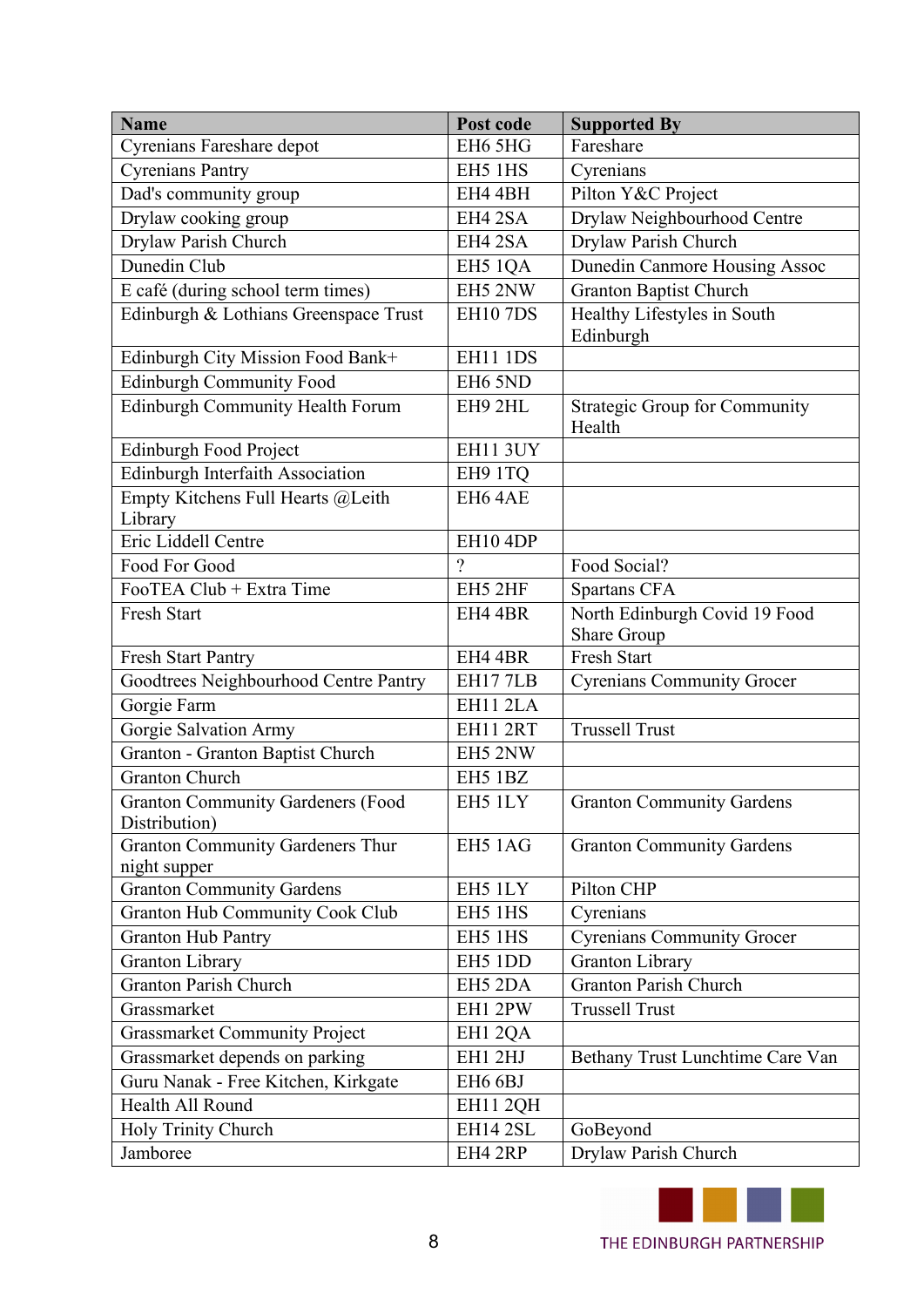| <b>Name</b>                              | Post code           | <b>Supported By</b>                    |
|------------------------------------------|---------------------|----------------------------------------|
| King's Stables Road / St Cuthbert's      | EH1 2JY             | Bethany Trust Lunchtime Care Van       |
| Graveyard                                |                     |                                        |
| Leith - Ebenezer United Free Church      | EH6 5JX             |                                        |
| Leith St Andrew's Church Hall            | EH6 8HT             | <b>Trussell Trust</b>                  |
| Libertus Services                        | <b>EH16 6RN</b>     |                                        |
| Life Church                              | EH8 9EB             | City Mission Soul Food                 |
| Lunch Club                               | EH4 4EL             | Living Well North Ed                   |
| Magic Club                               | EH5 1HL             | St David's Episcopal Church            |
| Market Street by The New Steps           | EH1 1DE             | Bethany Trust Lunchtime Care Van       |
| Mens Breakfast Club                      | EH5 1AG             | <b>Granton Parish Church</b>           |
| Moredun - The Tron Kirk                  | <b>EH164SS</b>      |                                        |
| Much Bunch Soup Lunches                  | EH4 4PD             | Bield Housing & Care                   |
| Muirhouse Library                        | EH4 4TZ             | Muirhouse Library                      |
| Neighbourhood food group                 | EH4 4EL             | <b>Pilton Equalities Project</b>       |
| Newington - Edinburgh Community          | EH8 9NZ             |                                        |
| Church                                   |                     |                                        |
| North Bridge depends on parking          | EH1 1SB             | Bethany Trust Lunchtime Care Van       |
| North Leith Parish Church Halls          | EH64AW              | <b>Trussell Trust</b>                  |
| Nourishing Change                        | $\gamma$            |                                        |
| Old Saint Paul's Episcopal Church        | EH1 1DH             |                                        |
| One Parent Families Scotland             | EH1 3EP             |                                        |
| Oxgangs Neighbourhood Centre             | EH13 9EU            | <b>City Mission Soul Food</b>          |
| <b>Pennywell Pantry</b>                  | EH4 4DR             | Pennywell Pantry                       |
| Pilmeny Development Project              | EH <sub>6</sub> 8SQ |                                        |
| Pilton                                   | EH5 2JQ             | <b>Trussell Trust</b>                  |
| <b>Pilton Equalities Project</b>         | EH4 4EL             |                                        |
| Pilton Foodbank                          | EH <sub>6</sub> 2JQ | St Margaret Mary's                     |
| Portobello - Wilson Memorial Church      | EH7 6RY             |                                        |
| Portobello Monday Centre                 | EH15 2EW            |                                        |
| Portobello Older People's Project        | EH15 1EU            |                                        |
| Pregnancy Café                           | EH4 4BY             | West Pilton NC                         |
| <b>Prentice Centre</b>                   | EH4 4GA             | Prentice Centre                        |
| Prestonfield                             | EH16 5HW            | <b>Trussell Trust</b>                  |
| Prestonfield Neighbourhood Project       | <b>EH16 5EX</b>     |                                        |
| Ps & Gs Church - Saturday Meal           | EH1 3RH             |                                        |
| Queensferry Churches Care in the         | EH30 9JA            |                                        |
| Community                                |                     |                                        |
| Rainbow Club - Community Lunch           | EH4 2RP             | Drylaw Parish Church                   |
| Royston Wardieburn Community Café        | EH5 1NF             | Royston Wardieburn Community<br>Centre |
| <b>Salvation Army (East Adam Street)</b> | EH8 9TF             |                                        |
| Salvation Army Niddry Street, Wellbeing  | EH1 1LG             |                                        |
| Centre                                   |                     |                                        |
| Score Scotland                           | EH14 2SA            |                                        |